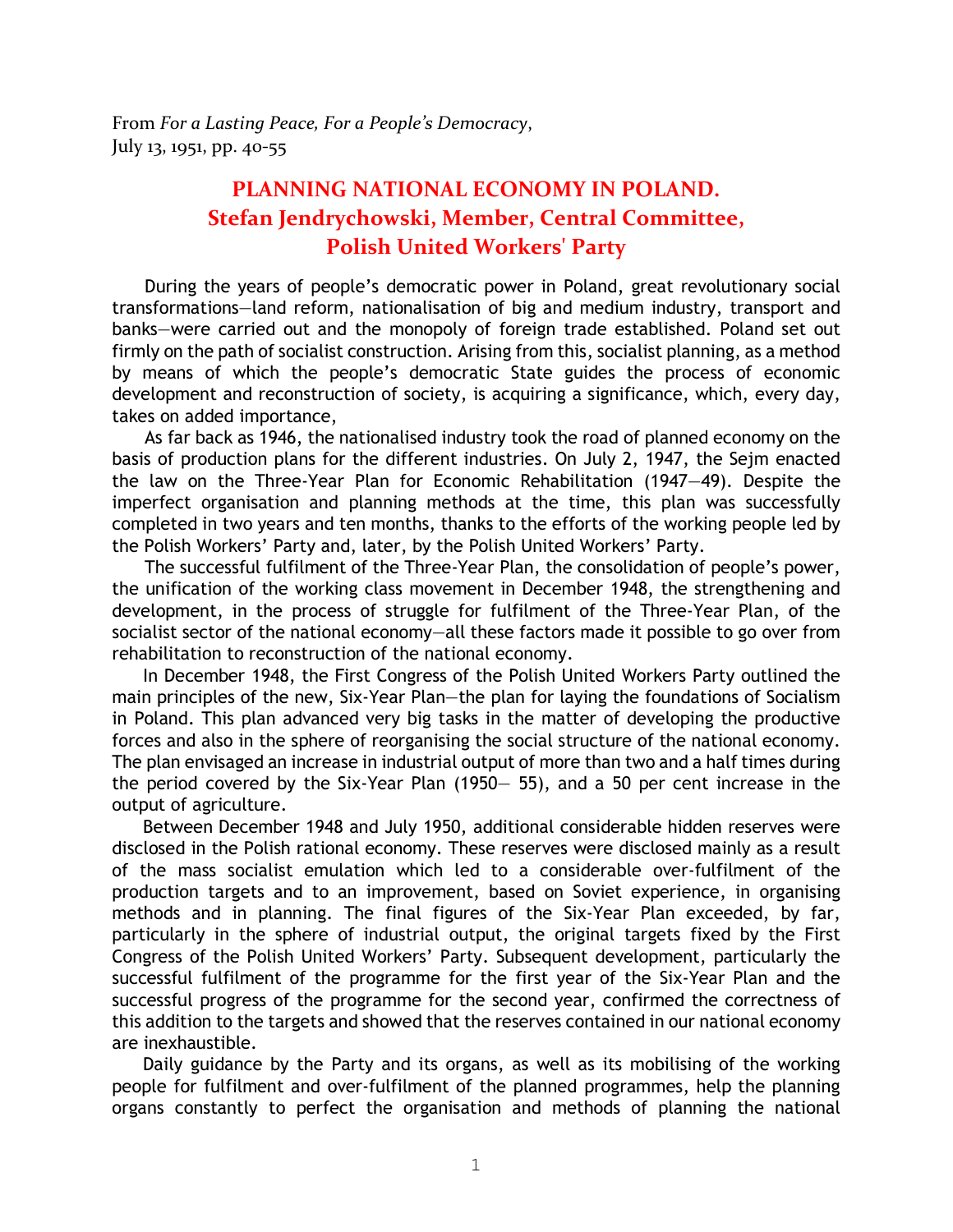economy. Without constantly strengthening and improving the guidance of the national economy on the part of the State, the results already registered would have been impossible; it would have been impossible to cope with the increasingly complex tasks of the plan.

I.

One of the main tasks of planning is that of ensuring a steady and rapid development of the productive forces and a steady rise in output in all spheres of the national economy. The task of socialist industrialisation—the basis for technical reconstruction and socialist transformations throughout the national economy—is now the centre of attention.

Realisation of the socialist industrialisation programme confronts the planning organs with a number of important tasks. It is necessary to elaborate rapid, mobilising and, at the same time, realistic rates of growth in industrial output, to establish a correct proportion between the different industries, and, above all, to ensure a more rapid development of heavy industry on which the development of the other industries and of the national economy as a whole, depends. The national economic plan must also ensure realisation of the industrialisation programme by means of strict calculation and correct utilisation of manpower, material and financial resources. Of invaluable assistance in solving these tasks is the Stalin theory of socialist industrialisation which determined the industrial development in the Soviet Union during the pre-war Five-Year Plans.

While carrying out the industrialisation programme on the basis of the aid of the great Soviet Union and the co-operation of the People's Democracies, and, above all, by mobilising our internal resources, we must ensure! planned and **adequate socialist accumulations—the main source of financing the industrialisation programme**. A correct distribution of the national income between accumulations, consumption and reserves is the most vital and responsible task of the planning organs, Tasks in the sphere of accumulations demand that financial planning and planning production costs in all branches of the national economy be raised to the proper level. The level of socialist accumulations depends on steady growth in output and lowering its production costs. Steady lowering of production costs is a law of socialist economy. However, as is the case with the realisation of all economic laws of Socialism, the lowering of production costs does not take place spontaneously, of its own accord, it calls for conscious efforts on the part of the workers and the respective leadership before it can be transformed from possibility into reality.

Planned credits and planned expenditure and income for the different industries, the planning of production costs and, in the first place, planning for lowering costs of comparable production have so far been a weak point in economic planning in Poland. To overcome this, by means of **correctly organised business accounting and the entire system of accounting, corresponding to the requirements of socialist planned economy, is now one of the most important tasks**.

Speaking about financial planning, it is necessary to stress the role of the budget as the backbone of the entire financial system and the main instrument in the struggle for socialist accumulations. Right from the very outset, the budget has successfully played its role in financing the national economy, education, culture and health service in people's Poland. It concentrated considerable funds, from taxes and profits made by the socialised enterprises, and allocated them according to the tasks envisaged in the plan. In doing so, the principle of budget equilibrium, characterised by excess of income over expenditure,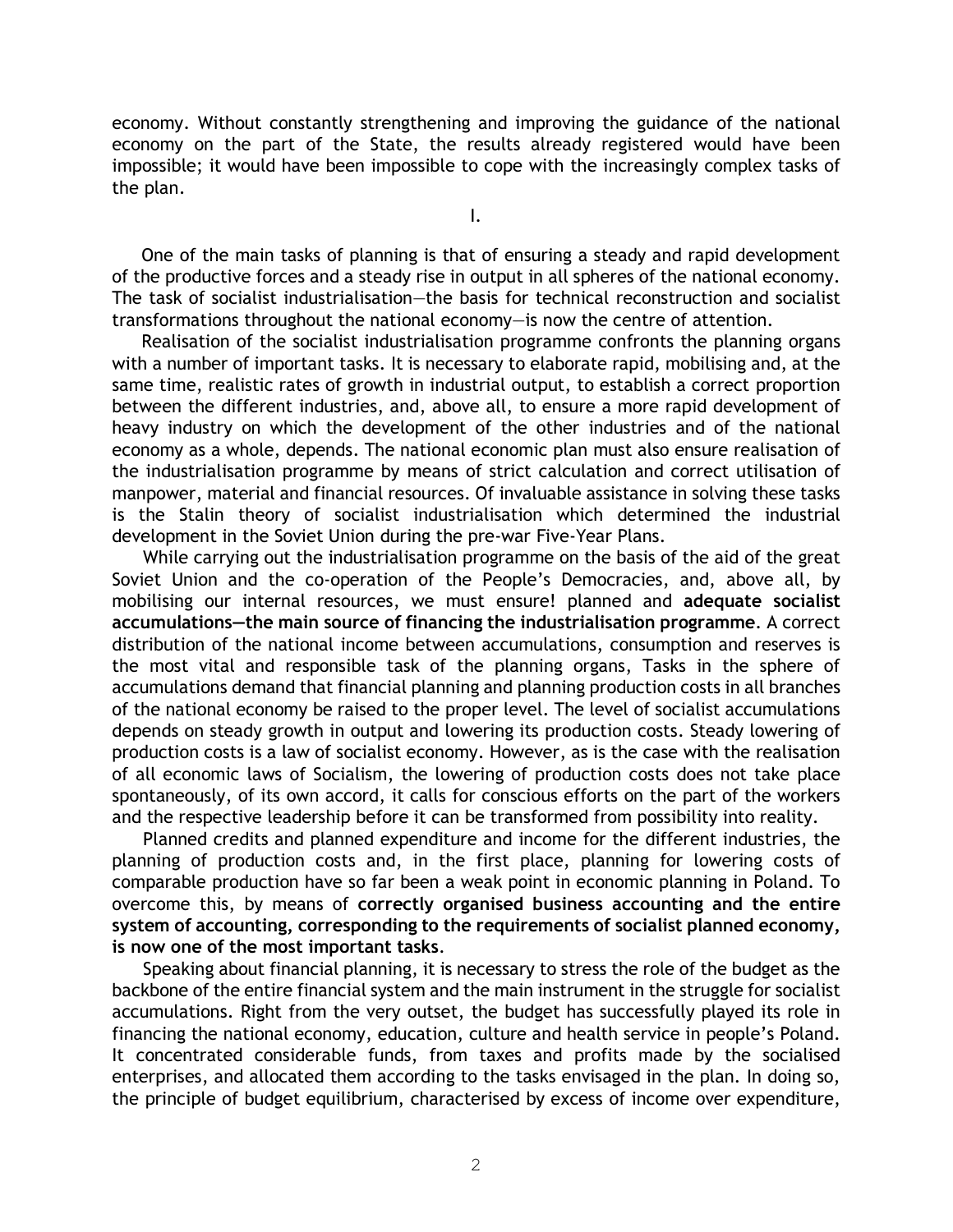is strictly observed. However, only at the beginning of 1951 did the State Budget in Poland acquire, in relation to structure and method, the consistent forms characteristic of a socialist budget.

II.

Carrying out the tasks of industrialisation requires, in addition to financial means, planning in relation to material-technical supplies. The development of new branches of production calls for growing quantities of raw materials, semi-manufactured goods and auxiliary materials, as well as machines and equipment. It is impossible to secure a steady flow of supplies to industry without correct accounting of its requirements, based on progressive rates of consumption of materials— without a widespread and really balanced method throughout the national economy as a whole, particularly a balance of materials and machines as the connecting links of the production programmes, without planned supplies, planned, import and export and a planned growth of reserves. As industrialisation proceeds and capital investments grow, the planning of material-technical supplies becomes an ever more complex task and demands that a number of difficulties be overcome.

One of the vital links ensuring effective and uninterrupted work and the development of industry is planned co-operation between industrial enterprises. The absence of these plans, or their inadequate level, often cause disproportion and failure to fulfil current programmes by some industrial enterprises.

The carrying out of a vast industrialisation programme calls, in addition, for appropriate reserves of manpower. This applies both to engineering-technical personnel and skilled workers and to unskilled labour. **In Poland's national economy, as in the other People's Democracies, there are still reserves of manpower**. Under capitalism, all these countries had a problem of overpopulation in the countryside; unemployment was a feature of the countryside, and, as a consequence, there was a mass influx of small and landless peasants to the towns; people emigrated in search of work and bread.

The land reform carried out by the People's Governments, and the policy of a workerpeasant alliance, radically changed the situation. Unemployment disappeared, overpopulation in the countryside was considerably reduced. True, there is still a serious manpower surplus in the countryside, but the improvement in the material conditions of the poor and middle peasants resulted in the abolition of poverty and hunger among the peasant masses. In the towns, too, unemployment has been abolished, and there is no longer the reserve army of labour characteristic of capitalism. As a result, certain difficulties are encountered in providing sufficient labour for some industrial enterprises and construction sites. Consequently, it is essential to plan labour requirements scientifically and the sources to meet this demand, to introduce planned methods of recruiting labour in the countryside and also planned utilisation of urban resources of labour by bringing into industry those who have no occupation, by bringing more women into the total labour force, etc. Experience shows that it is not enough to balance manpower on a national scale; it is also essential to do so on province and regional scales. In this connection, the first territorial balance-sheets for manpower were drawn up at the beginning of 1951.

Capital investments form a vital lever for industrial development. A correct process of capital construction depends, in large measure, on correct planning of capital investment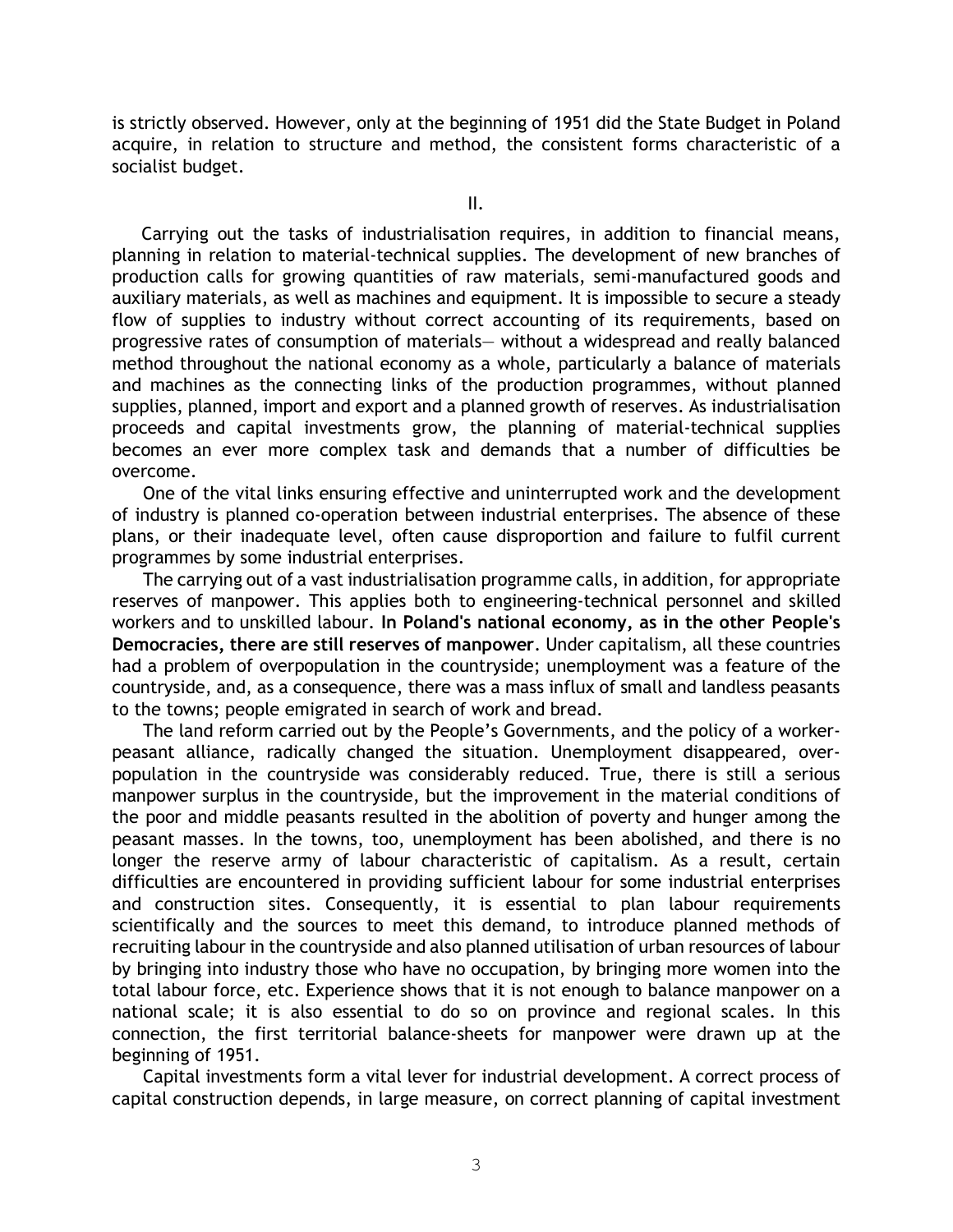and financing construction. It is the duty of the planning organs to combat spontaneity in capital construction and anti-State tendencies which find expression in extreme inflation of capital investment programmes and in needless dispersal of funds; to work for economy of funds and lower construction costs, for the maximum productive value of capital investments. The planning of capital investments must ensure correct development of extended socialist reproduction, and the rapid progress of the socialist sector of the national economy.

Planned capital investments, the putting into operation of more and more production aggregates, and the manufacture of new items, urgently demand a more profound technical planning of preliminary work in manufacturing new kinds of production and in the new technological processes; planning of scientific-research work and measures for organisational-technical perfection of production. Production plans must be based on precise technical data, on progressive technical exploitation indexes, etc. The more profound role of the technical elements in planning production and in technical progress demands that the plans for the enterprises be based on the plans of the individual shops, which means that the method of inter-factory planning should be introduced into industry. **Insufficient inter-factory planning—the lack of unified organisation and unified method—is a weak point in national-economic planning in Poland**. To overcome this shortcoming is one of the tasks of industrial planning.

III.

The national-economic plan must ensure—in addition to a leading role for industry and fulfilment of the main task of industrialising the country—a correct proportion in the development of industry and agriculture, a growth in agricultural production that will meet the growing demands of the towns for food and the growing requirements of industry for agricultural raw materials, as well as essential stocks of agricultural products to add to the reserves. The difficulty of this task at the present stage is that the method of direct planning cannot be applied to a considerable section of agriculture—to the individual peasant farms. However, the State has at its disposal powerful means with which to exercise planned influence and regulation of the small commodity peasant economy. These means are: planned purchase of agricultural products, contracts, the policy of fixed and profitable prices for produce bought from peasants. State aid in organising rural cooperatives, planned supplies to individual farms of agricultural machines and fertilizers, planned ameliorative work, electrification of the countryside, veterinary services and plant protection, production and distribution of selected seeds and pedigree livestock, agrotechnical measures, etc.

In this respect, an important role is played also by the possibility for direct planning of work and capital investments by the State in the State farms which account for nearly 10 per cent of the crop area, as well as for planning State technical and material assistance to producer cooperatives of which there are, at present, nearly 3,000.

With all these levers in its hands, the **State can stipulate goals in the sphere of agriculture and can rally the working peasantry for their attainment**. Correct regulation of agricultural production requires the compiling of a number of production and consumer balance sheets of vital agricultural products, balance sheets for land utilisation, fertilizers, fodder and traction power, as well as labour balance sheets in agriculture.

Planned regulation of agriculture requires that the resistance of the kulaks to measures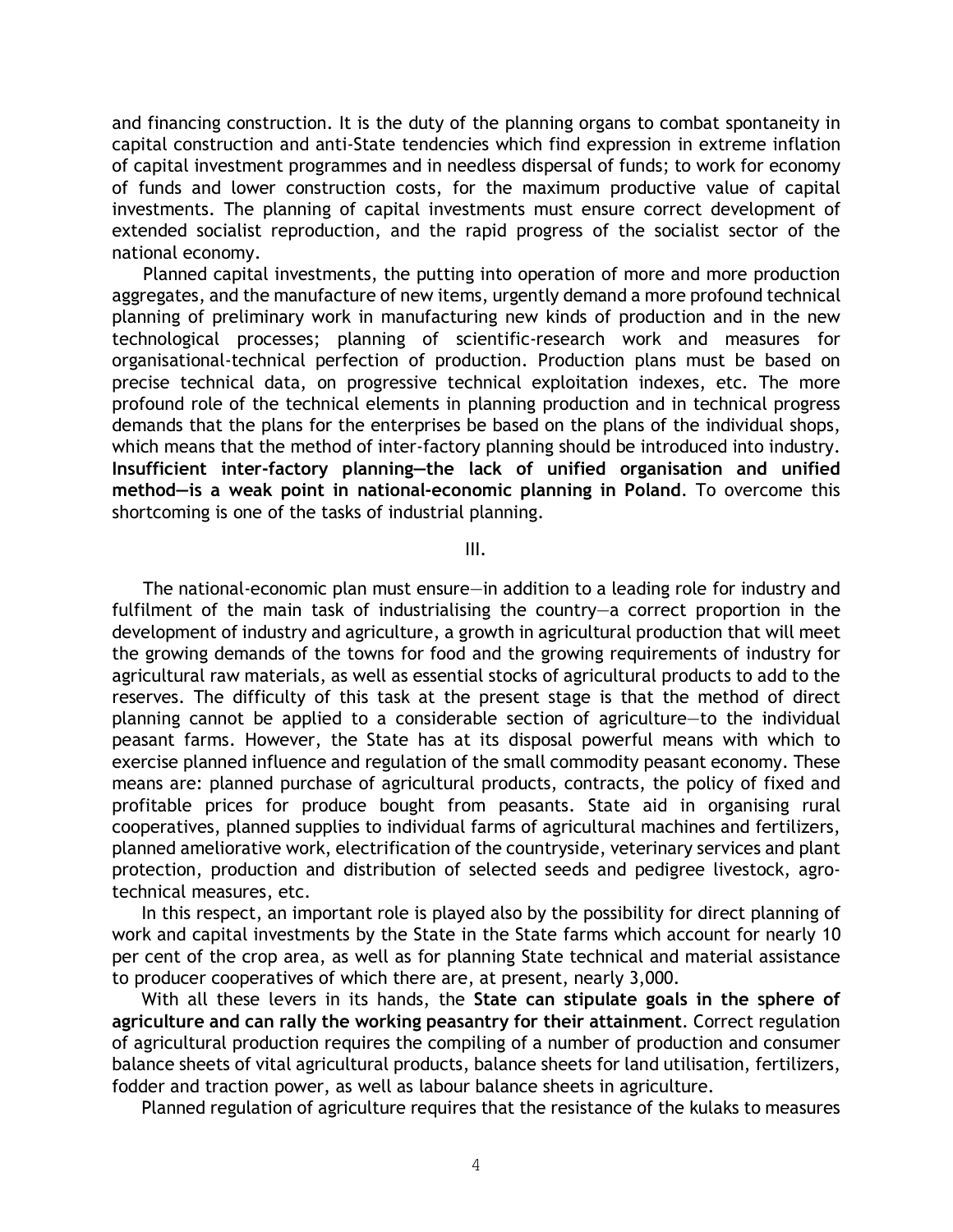initiated by people's rule aimed at defending the interests of the poor and middle peasants, at restricting kulak exploitation and creating the pre-requisites for the socialist reorganisation of the countryside, be overcome.

IV.

Planned home and foreign trade ranks among the vital questions of planning in the specific conditions of People's Democracy. Planned trade must ensure the maintenance of proportion between the mass of goods and the rising purchasing power of the population, correct proportion in distributing the mass of goods between residents of town and countryside, an adequate structure and adequate assortment of the mass of goods, and also a correct development of the socialist trading network, guaranteeing correct distribution of the mass of goods.

The struggle for developing socialist trade, for dislodging the remnants of capitalist elements in the sphere of retail trade for complete elimination of speculation, is the basic factor in planning trade during the transition from capitalism to Socialism. Faulty planning may become a source of serious shortcomings in distributing goods, temporarily weakening the regulating influence exercised by the State on the market and of intensifying speculation. Hence, the active and mobilising role of planning in socialist trade, especially in respect to production of consumer goods. The task of securing a sufficient quantity and due assortment of goods, and high quality, is the basic task of the trade planners, who, on the basis of the balance of income and expenditure of the population, on the market balance of consumer goods, on the basis of an analysis of the prevailing situation and consumption trends, must display initiative and stimulate the growth of production.

Unfortunately, our trading organisations do not always play this role; survivals of the rationing system, when certain links of the trading system are distributing bureaux rather than organs of developed socialist trade, make themselves felt far too often. **One of the conditions for overcoming the difficulties, which sometimes appear on the market, is to raise organisation and planning of socialist trade to a high level.**

Planning foreign trade is another important question. The economy of the People's Democracy depends substantially on the foreign trade turnover, on imports and exports. But, in this respect, our position differs from that of the Soviet Union during the years of socialist construction. We are not alone; we can rely on aid from the Soviet Union and on the co-operation of the other countries of People's Democracy. Approximately 60 per cent of Poland's foreign trade is conducted with the Soviet Union, the People's Democracies, the German Democratic Republic and People's China. The system of long-term trade agreements which constitute a co-ordinating element in our long-term national economic plans, makes it possible to plan a considerable part of our foreign trade with sufficient realism and precision.

The turnover with the capitalist countries can only be planned to a certain degree and only due to the existence of the State monopoly of foreign trade; in regard to this trade there are serious elements of uncertainty and risk. Despite this, the policy of economic discrimination and blockade, consistently pursued by the American imperialists and forced by them on their European satellites, cannot seriously affect the fulfilment of our plans.

**Our planning is based on the closest possible cooperation with the U.S.S.R. and the People's Democracies** and also on maximum attention to the basic task; that is, of **ensuring the independence of our national economy in relation to the capitalist world**. This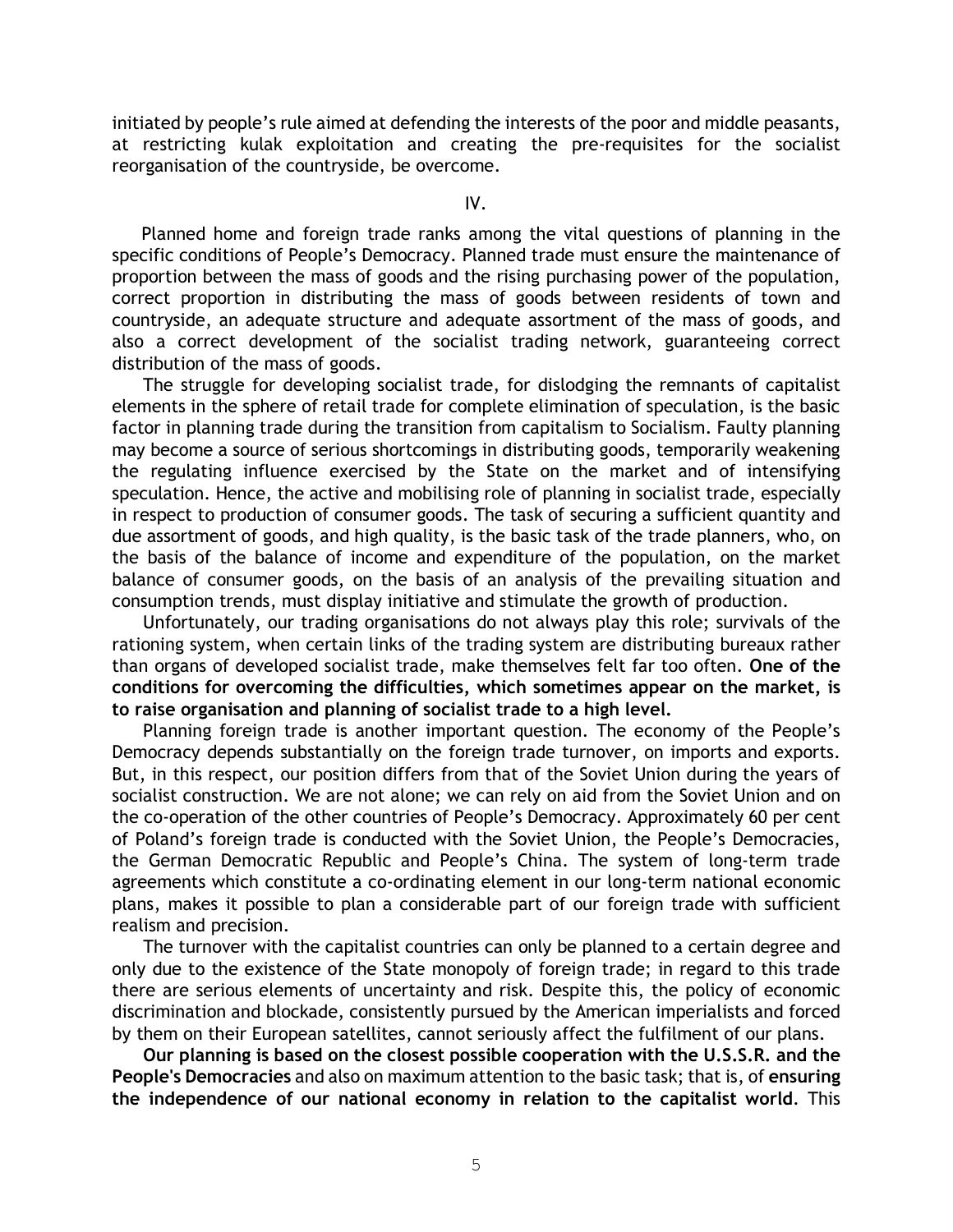requires increased planning in order to extend the raw materials base in the country, to accelerate reconstruction of heavy industry, particularly such branches as machinebuilding, ferrous and non- ferrous metallurgy and the chemical industry.

V.

Fulfilment of these and the other important tasks confronting us in the sphere of planning the national economy, demands a steady advance in the organisation of planning.

The organisation and methodology of planning were improved in the struggle against alien "theories" and sabotage. Deviations from the general line of the Party, reflecting the ideological pressure of hostile social classes, are expressed in the theory and practice of planning in the form of enemy ideas and saboteur activities.

Hostile elements—bourgeois economists and Right- wing Socialists—striving—to hamper the development and consolidation of the socialist sector of the national economy, sought, time and again, to distort the content of our Three-Year Plan. They tried to counterpose cooperation to the State, to query the socialist character of State industry and cooperation, to conceal the class differences and contradictions between the capitalist economy based on exploitation and the small-scale enterprises of working peasants and handicraftsmen. They sought to disrupt the alliance between the working peasantry, particularly the middle peasants, the handicraft workers and the working-class, and to subordinate them to the political leadership of urban and rural capitalists. Employing in planning the pseudo-bourgeois method of calculating the national income, they sought deliberately to belittle the significance of the working class in creating the national income and to undermine its leading role. Bourgeois economists and Right-wing Socialists, operating in the central planning organs, utilising the pseudo-reactionary theory of "balance of sectors", sought to prevent the socialist sector from gaining greater weight in the national economy: In the sphere of co-operation they sought to preserve, as long as possible, bourgeois traditions and survivals.

They sought to deprive economic planning of its socialist character and thus deprive it of content and effectiveness in order to paralyse the role of the State as organiser of the rational economy. Pursuing this aim, they sought to prevent assimilation of the methods of socialist planning on the basis of Marxism-Leninism, on the basis of Marxist political economy and the planning experience of the Soviet Union. Instead, they sought to transplant onto Polish soil bourgeois methods of forecasts and estimates.

Currying favour with the American imperialists, bourgeois economists and Right-wing Socialists sought to subordinate Poland's national economy to international capital, With this aim in view, they spread the idea that it was impossible to restore Poland's economy without U.S. aid, seeking to prevent the consolidation of economic relations between Poland and the Soviet Union. Under the pretext that extension and building of industrial enterprises were inadvisable in the period of rehabilitation, they tried to cut capital expenditure for heavy industry.

Striving to slow down industrial development, the enemies in the planning organs sought to shape planned assignments to make them correspond to the "narrow places", instead of mobilising the efforts of the masses in order to overcome these "narrow places". With a view to suppressing the activity of the working people in the struggle for overfulfilling production assignments, the enemies, operating in the planning organs, advocated the "theory" that planned assignments should not be exceeded, since, they alleged, this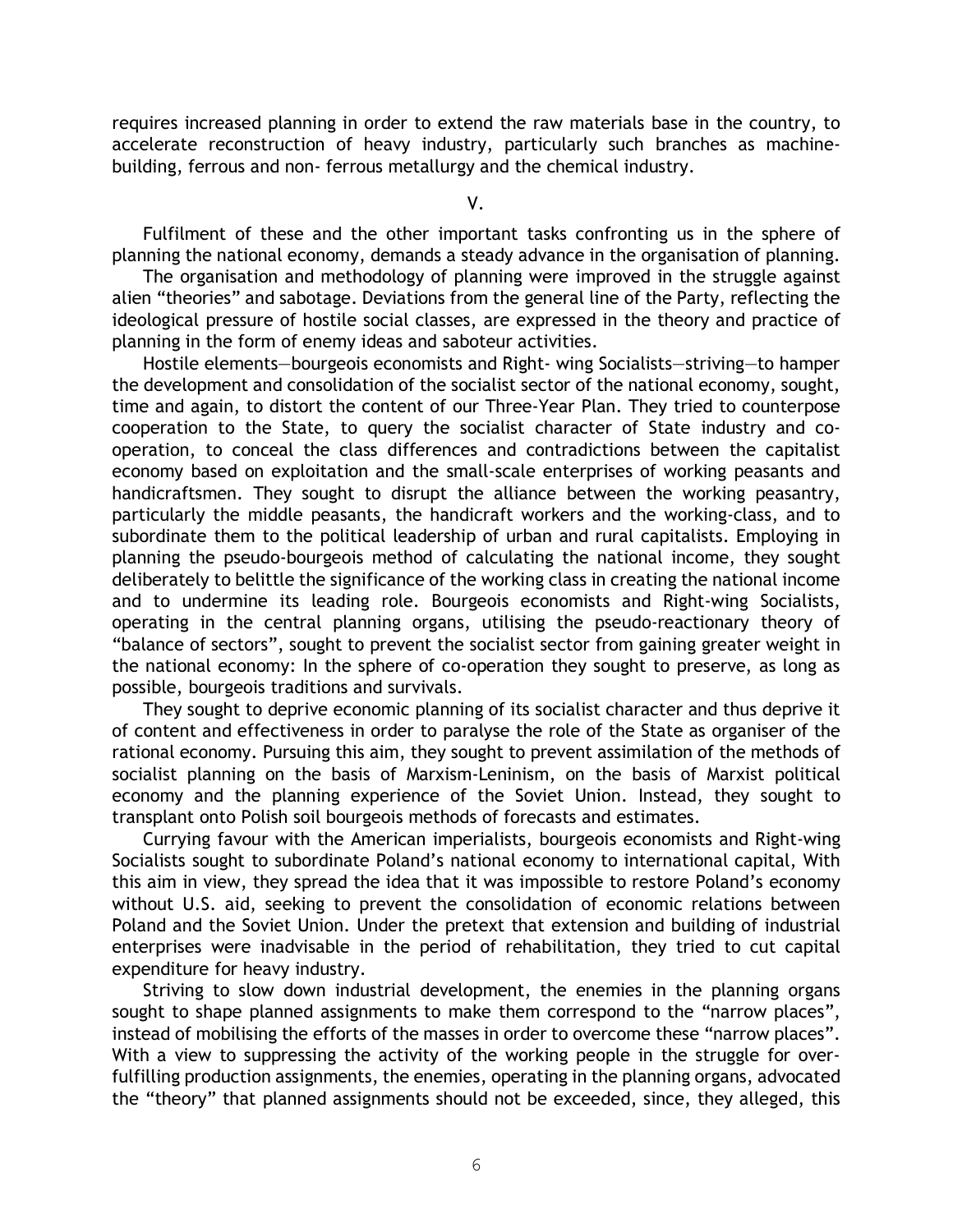would undermine economic equilibrium.

Due to the vigilance of the Polish Workers' Party, the wrecking activities of the bourgeois economists and Right-wing Socialists in the planning organs were smashed. These hostile "theories" were exposed and smashed at the conference of the leading Active of the Polish Workers' Party and Polish Socialist Party, held in February 1948. This marked a turning point in the development of planned national economy in Poland.

After the removal of the bourgeois economists and Right-wing Socialists from the leading planning organs, after the reorganisation of this apparatus and the establishment of the State Economic Planning Commission, the way was cleared for uninterrupted perfecting and improving the organisation and methods of Socialist planning in Poland on the basis of the theory of Marxism-Leninism, Marxist political economy, the Stalin theory of socialist construction and Soviet planning experience. The opportunist influences in planning were not, however, fully overcome at once. Only after overcoming the Rightnationalist deviation in the Polish Worker's Party, the removal of Gomulka and his adherents from the leading Party organs and the establishment of a correct Party policy in relation to the countryside, was the way opened for a sharp, resolute struggle against the opportunist tendencies in planning.

VI.

The shortcomings which still exist in planning are being steadily eliminated, and planning improved year by year. The steady development of Poland's national economy and the rapid rate of development testify, in particular, that, in the main, socialist. methods of planning the national economy have been assimilated. Poland's socialist planned economy, as is the case with the economies of the other People's Democracies, developing along the lines indicated by the great Soviet Union, clearly demonstrates its unquestionable superiority over the chaotic, unplanned economy of the capitalist States which never emerges from a state of chronic crisis.

If Poland's planned national economy is steadily developing, rectifying mistakes and overcoming shortcomings, this is due to vigilance on the part of the Party and to the use of criticism and self-criticism. It results, above all, from the fact that Poland's young planning apparatus can draw on the rich treasury of the planning experience of the Soviet Union, guided in its work by the counsel of Lenin and Stalin—the geniuses of mankind.

The taking over of Soviet planning experience and its application in Polish conditions are effected in various ways. Soviet literature and newspapers, tremendously popular among Polish planning workers, are invaluable in this respect. The number of translations of Soviet economic literature is growing continually. The "Book and Knowledge" Publishing House is printing an economic library. In 1949, the Polish Economic Publishing Houses printed 16 translations of Soviet books on questions of economy, and 60 in 1950.

Most valuable, however, is direct personal contact between Polish specialists and Soviet economists, engineers, technicians and managers, exercised within the framework of the agreement on scientific-technical cooperation between Poland and the Soviet Union. This contact, in the form of expert advice and consultations, is most significant for direct exchange of experience, for the assimilation of the latest achievements of Soviet organisation and methodology of planning.

Transmitting experience in the sphere of planning is one form of the invaluable aid rendered by the advanced country of victorious Socialism to the countries of People's